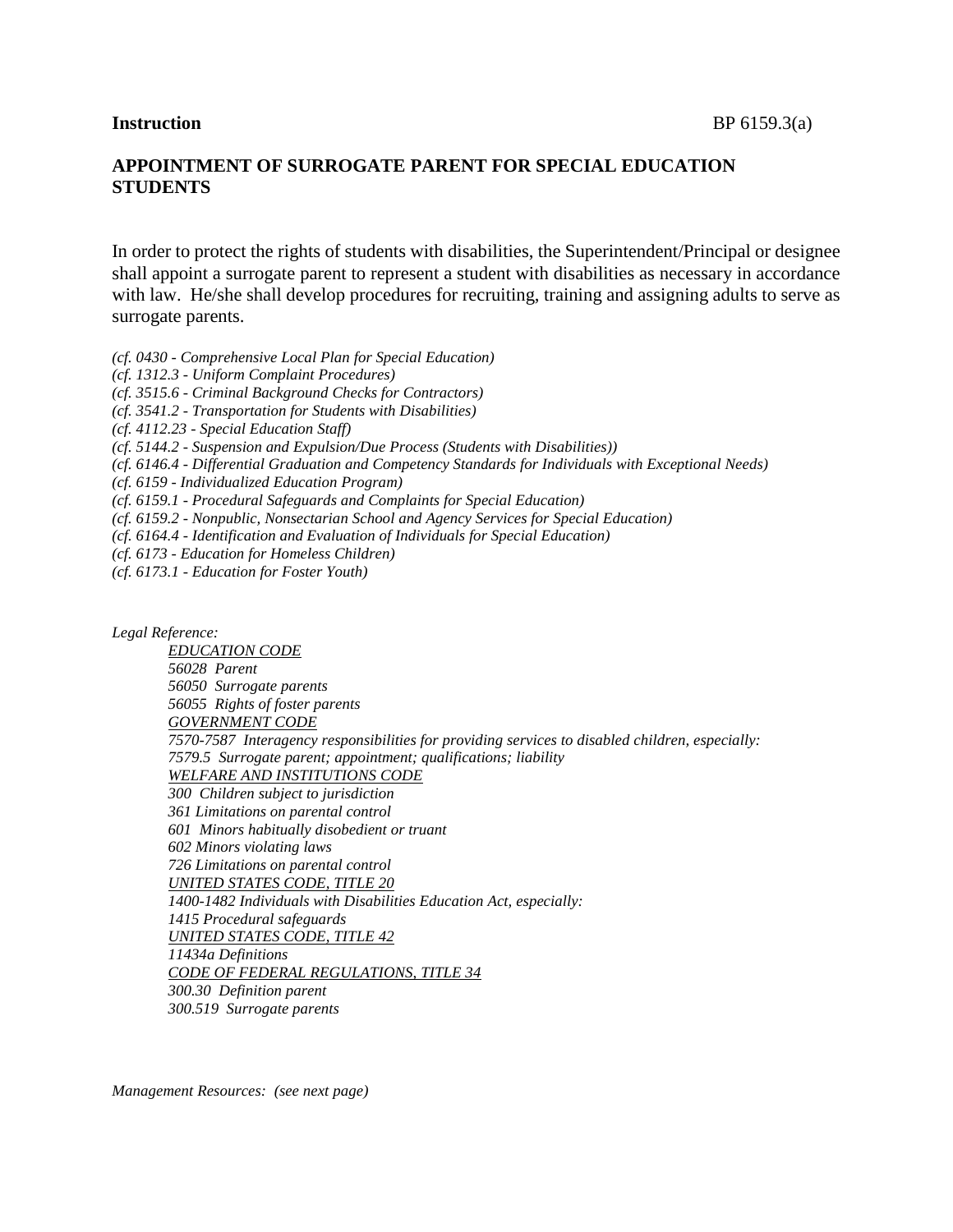## **APPOINTMENT OF SURROGATE PARENT FOR SPECIAL EDUCATION STUDENTS** (continued)

*Management Resources:*

*FEDERAL REGISTER Rules and Regulations, August 14, 2006, Vol. 71, Number 156, pages 46539-46845 WEB SITES California Department of Education: http://www.cde.ca.gov U.S. Department of Education, Office of Special Education and Rehabilitative Services: http://www.ed.gov/about/offices/list/osers/index.html*

Policy **CUDDEBACK UNION ELEMENTARY SCHOOL DISTRICT** adopted: December 11, 2019 Carlotta, California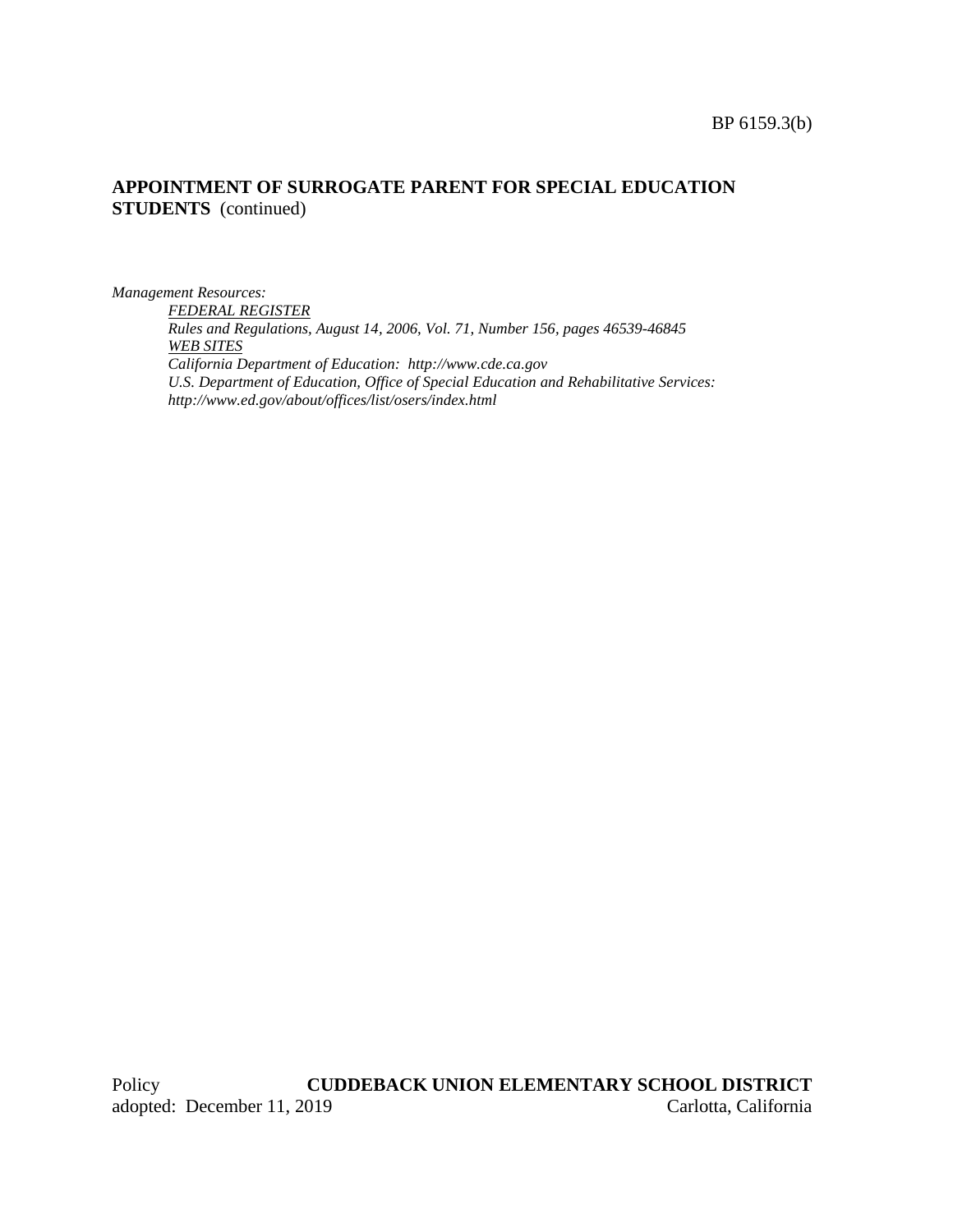# **APPOINTMENT OF SURROGATE PARENT FOR SPECIAL EDUCATION STUDENTS Conditions Necessitating a Surrogate**

The Superintendent/Principal or designee shall appoint a surrogate parent to represent a student with disabilities under one or more of the following circumstances: (Government Code 7579.5; 20 USC 1415(b)(2); 34 CFR 300.519)

- 1. No parent/guardian for the student can be identified.
- 2. The district, after reasonable efforts, cannot discover the location of a parent or legal guardian of the student.
- 3. The student is adjudicated a dependent or ward of the court pursuant to Welfare and Institutions Code 300, 601 or 602 and all of the following conditions are satisfied:
	- a. The court has referred the student for special education and related services or the student has a valid individualized education program (IEP)
	- b. The court has specifically limited the right of the parent/guardian to make educational decisions for his/her child
	- c. The student has no responsible adult to represent him or her pursuant to Welfare and Institutions Code 361 or 726 or Education Code 56055
- *(cf. 6159 - Individualized Education Program)*
- 4. The student is an unaccompanied homeless youth not in the custody of a parent/guardian, as defined in 42 USC 11434a
- *(cf. 6173 - Education for Homeless Children)*
- 5. The student has reached the age of majority but has been declared incompetent by a court of law

## **Appointment of Surrogate Parents**

Upon a determination that a student needs a surrogate parent, the Superintendent/Principal or designee shall make reasonable efforts to ensure that the surrogate is appointed within 30 days. (20 USC 1412(b)(2)(B))

When appointing a surrogate parent, the Superintendent/Principal or designee shall give first preference to a relative caretaker, foster parent or court-appointed special advocate, provided any of these individuals exists and is willing and able to serve. If none of these individuals is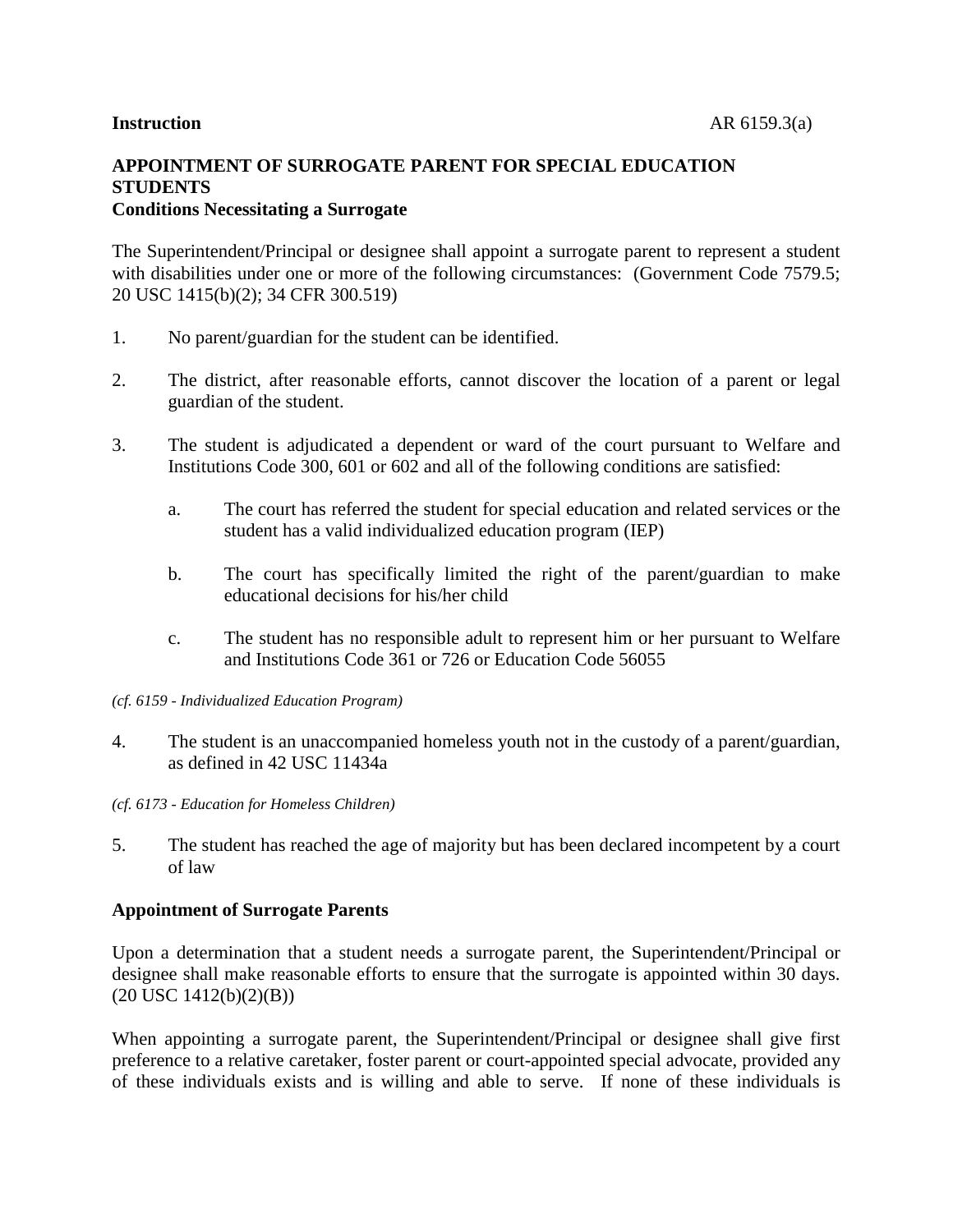# **APPOINTMENT OF SURROGATE PARENT FOR SPECIAL EDUCATION STUDENTS** (continued)

willing or able to act as a surrogate parent, the Superintendent/Principal or designee shall select the surrogate parent of his/her choice. If the student is moved from the home of the relative caretaker or foster parent who was appointed as the student's surrogate parent, the Superintendent/Principal or designee shall appoint another surrogate parent if a new appointment is necessary to ensure adequate representation of the student. (Government Code 7579.5)

### *(cf. 6173.1 - Education for Foster Youth)*

The Superintendent/Principal or designee shall ensure that individuals to be appointed as surrogate parents have passed a criminal background check and have demonstrated interest and skill in working with students with disabilities.

Surrogate parents shall have no interests that conflict with the student's educational interests and shall have knowledge and skills that ensure adequate representation of the student. If a conflict of interest arises after the appointment of a surrogate parent, the Superintendent/Principal or designee shall terminate the appointment and appoint another surrogate parent. (34 CFR 300.519; Government Code 7579.5)

## **Duties of Surrogate Parent**

The surrogate parent shall have all the rights relative to the student's education that a parent has under the Individuals with Disabilities Education Act pursuant to 20 USC 1400-1482 and 34 CFR 300.1-300.818. The surrogate parent may represent the student in all matters relating to identification, assessment, instructional planning and development, educational placement, review and revision of the IEP, and in other matters relating to the provision of a free and appropriate public education. (Education Code 56050; Government Code 7579.5)

## *(cf. 6164.4 - Identification and Evaluation of Individuals for Special Education)*

In addition, the representation of the surrogate parent shall include the provision of written consent to the IEP including nonemergency medical services, mental health treatment services, and occupational or physical therapy services pursuant to Government Code 7570-7587. (Education Code 56050)

#### *(cf. 5141 - Health Care and Emergencies)*

Surrogate parents shall volunteer their services to the district and serve without compensation. The district may reimburse them for mileage and other incidental expenses directly associated with their duties as surrogate parents.

*(cf. 3350 - Travel Expenses)*